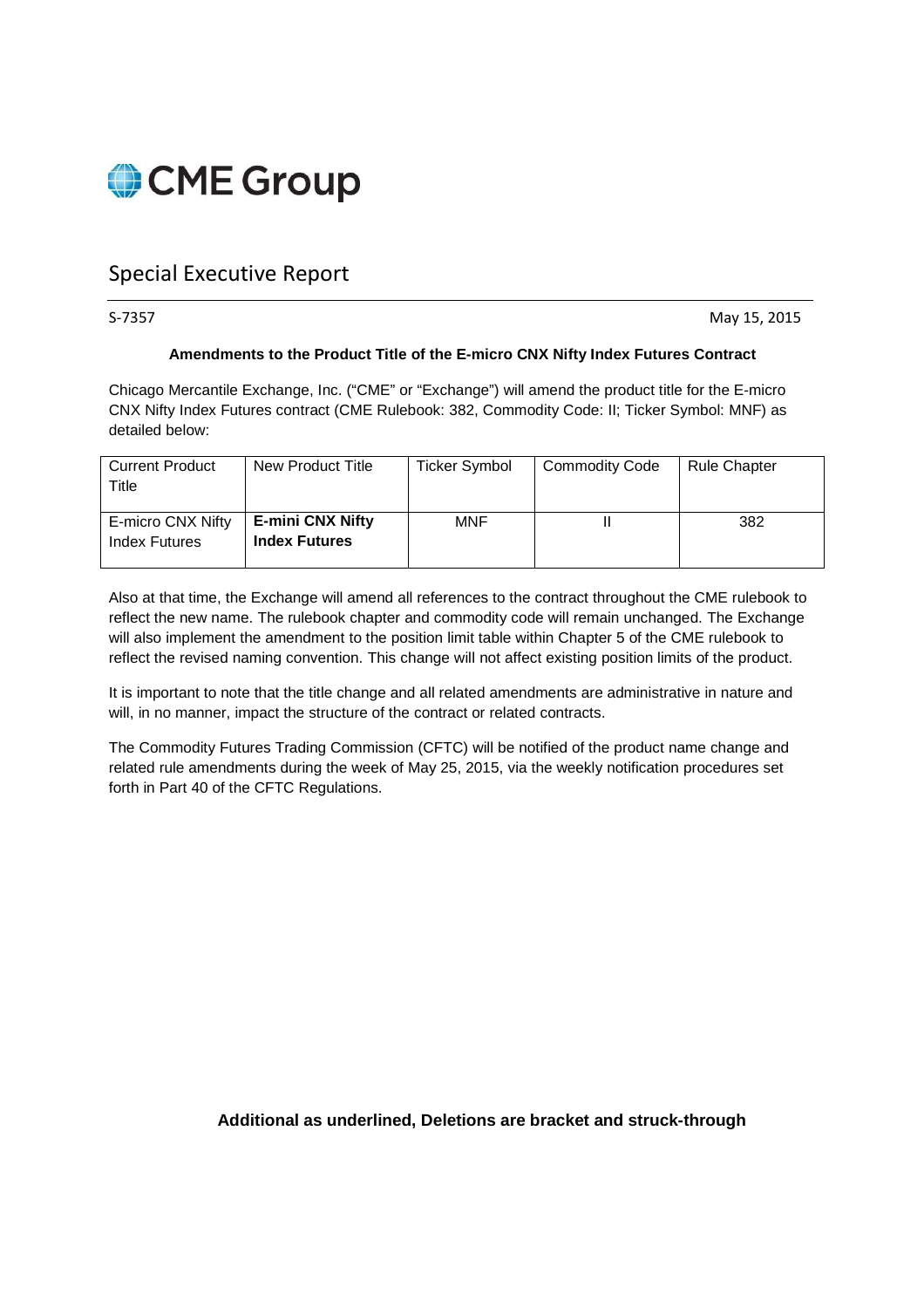### **Chapter 382**

### **[E-micro] E-mini CNX Nifty Index Futures**

### **38200. SCOPE OF CHAPTER**

This chapter is limited in application to  $E=\text{micro}$   $E=\text{mini}$  CNX Nifty Index futures. In addition to this chapter, [E-micro] E-mini CNX Nifty Index futures shall be subject to the general rules and regulations of the Exchange as applicable.

For purposes of this chapter, unless otherwise specified, times referred to herein shall refer to and indicate Chicago time.

#### **38201. CONTRACT SPECIFICATIONS**

Each [E-micro] E-mini CNX Nifty Index futures contract shall be valued at \$2.00 times the CNX Nifty Index.

# **38202. TRADING SPECIFICATIONS**

**38202.A. Trading Schedule** 

Futures contracts shall be scheduled for trading during such hours and for delivery in such months as may be determined by the Exchange.

**38202.B. Trading Unit** 

The unit of trading shall be 2.00 USD times the [E-micro] E-mini CNX Nifty Index.

**38202.C. Price Increments** 

Bids and offers shall be quoted in terms of the  $E$ -micro]  $E$ -mini CNX Nifty Index. The minimum fluctuation of the futures contract shall be 0.5 index points, equivalent to 1.00 USD per contract.

#### **38202.D. Position Limits, Exemptions, Position Accountability and Reportable Levels**

The applicable position limits and/or accountability levels, in addition to the reportable levels, are set forth in the Position Limit, Position Accountability and Reportable Level Table in the Interpretations & Special Notices Section of Chapter 5.

A Person seeking an exemption from position limits for bona fide commercial purposes shall apply to the Market Regulation Department on forms provided by the Exchange, and the Market Regulation Department may grant qualified exemptions in its sole discretion.

Refer to Rule 559 for requirements concerning the aggregation of positions and allowable exemptions from the specified position limits.

**38202.E. [Reserved]** 

**38202.F. [Reserved]** 

**38202.G. Termination of Trading**

Futures trading shall terminate at the close of trading at the National Stock Exchange (NSE) on the day of determination of the Final Settlement Price.

**38202.H. [Reserved]** 

#### **38202.I. Price Limits, Trading Halts, and/or Trading Hours**

For the purpose of this rule, the primary contract shall be defined as the nearby  $E$ -micro]  $E$ -mini Nifty futures contract month.

**Price Limits:** There shall be Price Limits corresponding to 10.0%, 15.0% and 20.0% of the Reference Price.

When the primary futures contract is limit bid at the 10.0% Price Limit above the previous day's settlement price, or limit offered at the 10.0% Price Limit below the previous day's settlement price, a 10-minute period shall commerce. If the primary futures contract remains limit bid or limit offered at the